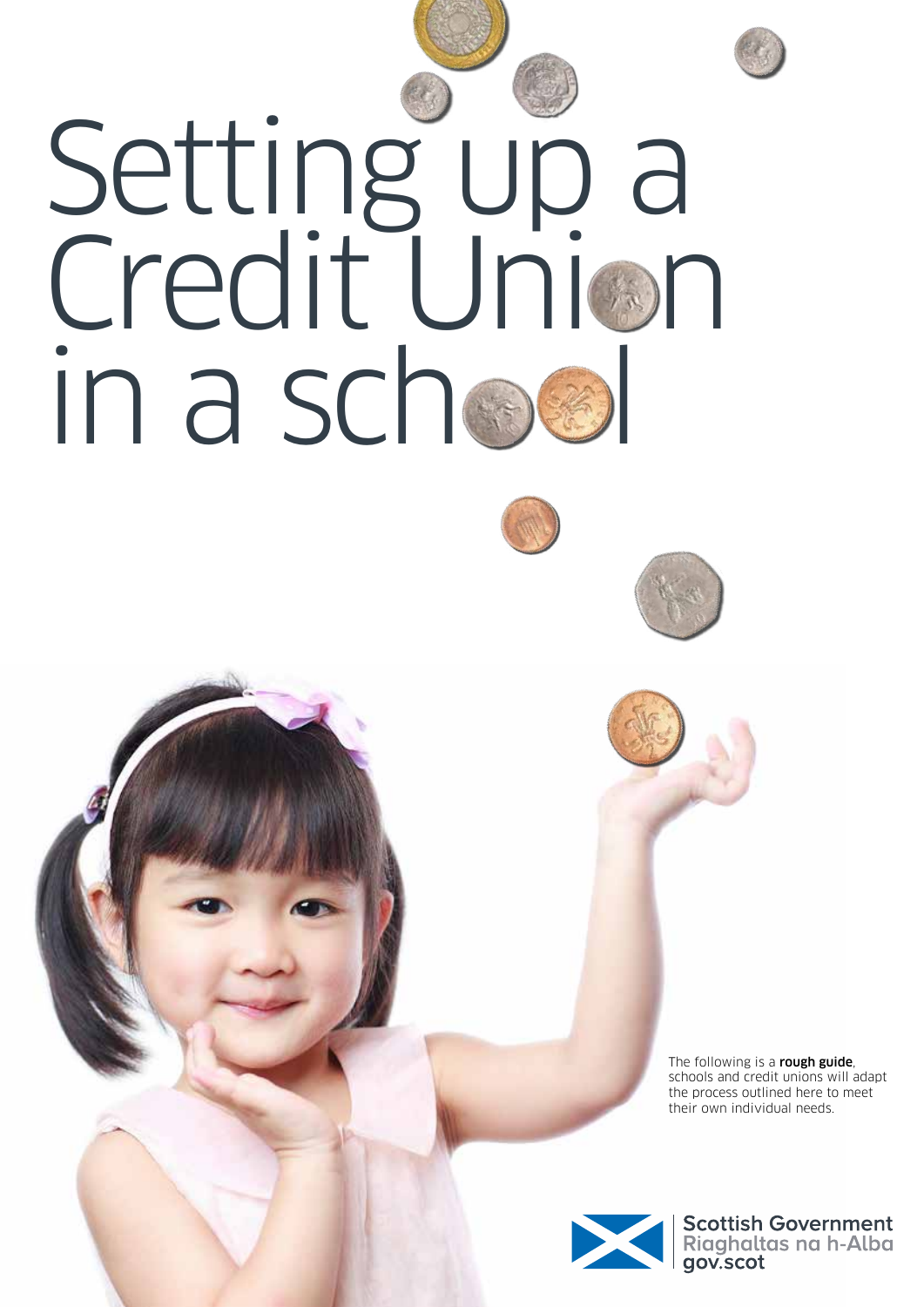## Stage 1

- Obtain Head Teacher's approval to start project.
- Identify interested members of staff and parent volunteers.
- Contact chosen credit union to ascertain viability.
- Arrange meeting with school's parent council. Credit union staff member would attend to explain project and elicit parental support for a school credit union. This allows the project to proceed to next stage.
- Involve the young people at the earliest opportunity, possibly through the representatives of the Pupil Council.



## Stage 2

• Draw up a **timeline** of activities to establish the school credit union. This could include promotional competitions, e.g. an art competition to allow children to express feelings about money, or a competition to name the school credit union, or to design the passbook cover.



- **Send introductory letter** to parents from school, along with an information pack provided by the credit union. This should include:
	- permission slip/parental consent form to be signed by parent/carer to give permission for pupils to apply for credit union membership
	- credit union membership form for each pupil.
- **Identify a regular collection day, time and point** in the school.
- Approach potential **volunteers** to oversee the children transacting the business. A pool of volunteers can be drawn from teaching staff, support staff and disclosed parents. Credit union staff will train adult volunteers and children in the overseeing and running of credit union business.
- **Display promotional posters** around school in advance of presentation to pupils by credit union staff.